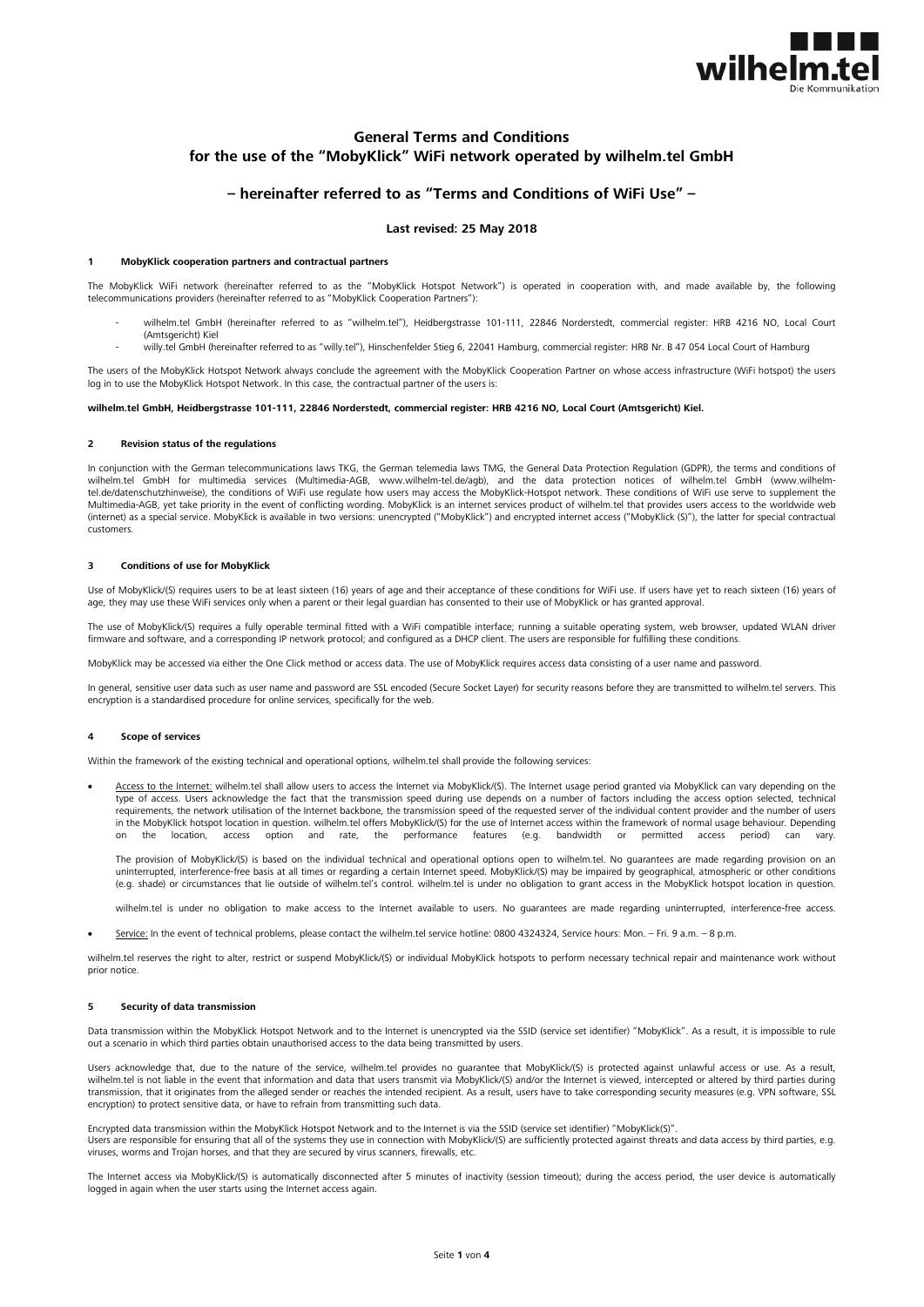

# **6 Duties and obligations incumbent upon the user**

All users of the MobyKlick Hotspot Network are responsible for adhering to the following obligations, in particular:

- The transmission of volumes of data of an above-average size and, in particular, the ongoing transmission of such volumes of data is not permitted.
- Users are prohibited from hosting a web server or other servers by using the MobyKlick Hotspot Network.
- Users are prohibited from doing the following: attempted access and actual access to the user account of another user without that user's consent, sending unsolicited messages in any electronic form or transmitting information to third parties for advertising purposes (spamming), recording personal information relating to third parties without being authorised to do so, unauthorised intrusion into data networks, hindering other MobyKlick hotspot users and sending files or file attachments containing malware (e.g. dialers, viruses, etc.).
- Users are prohibited from offering works protected by copyright on file-sharing networks or using them in any other way without authorisation to do so.
- Users are obliged, when accessing content or software that is the property of third parties/is licensed by third parties and requires adherence to certain terms and conditions of use, to adhere to these terms and conditions.
- Users must not disseminate any information with illegal or indecent content. This includes, in particular, information which, within the meaning of sections 130, 130a and131 of the German Criminal Code (StGB), serves as incitement to hatred and violence against segments of the population, induces criminal offences or glorifies or trivializes violence, is sexually offensive or pornographic within the meaning of section 184 StGB, is capable of causing moral harm to children or adolescents, could damage the reputation of wilhelm.tel, or constitutes illicit contact within the meaning of section 238 StGB ("stalking").
- The provisions of the State Treaty for the Protection of Minors in the Media (Jugendmedienstaatsvertrag) and the German Protection of Young Persons Act (Jugendschutzgesetz) must be observed.
- Users are prohibited from entering their own DNS servers in the network settings of the MobyKlick Hotspot Network with the aim of using them for a purpose other than to resolve a DNS entry.
- Users are prohibited from damaging or otherwise impairing the MobyKlick Hotspot Network or interrupting access to the MobyKlick Hotspot Network or an individual hotspot or doing anything that could impair or interrupt the functionality of the MobyKlick Hotspot Network or an individual hotspot.
- Users are obliged to protect the end devices they register from unauthorised access by third parties.
- Users shall indemnify wilhelm.tel against all third-party claims resulting from a breach of either duties and/or obligations, in particular those set out in section 6 of these Terms and Conditions of WiFi Use.

wilhelm.tel reserves the right to block a user's access to the MobyKlick Hotspot Network if the user commits a significant and sustained breach of his/her obligations.

# **7 Responsibility for the content of data transmitted**

Users themselves are responsible vis-à-vis wilhelm.tel and the individuals involved for all content that they transmit or otherwise disseminate via MobyKlick/(S) (e.g. also via email, newsgroups, chat services). This also applies to content transmitted and/or disseminated by third parties via the MobyKlick/(S) access used by the user where the user is responsible. The content is not checked by wilhelm.tel.

Users shall indemnify wilhelm.tel and the latter's vicarious agents from all third-party claims resulting from the use of the MobyKlick Hotspot Network and the associated services by the user in a manner that violates these Terms and Conditions of WiFi Use or is otherwise unlawful, or use with the user's consent, or resulting, in particular, from data protection law, copyright law or other legal disputes associated with the use of the MobyKlick Hotspot by the user. If the user realises, or ought to realise, that such a breach is imminent or has been committed, he/she must inform wilhelm.tel without delay.

#### **8 Use by third parties**

Users are not authorised to make their login data for the MobyKlick Hotspot Network available to third parties for commercial purposes or otherwise. Users shall bear the costs and shall be responsible for all third-party claims arising from the unauthorised use of the MobyKlick Hotspot Network by third parties if and to the extent that they are responsible for such use.

# **9 Liability**

Users explicitly acknowledge that the use of the MobyKlick Hotspot Network and surfing on the Internet shall be at their own risk.

Users are liable for all of their activities in connection with the use of the Internet access. They shall indemnify wilhelm.tel from all third-party claims asserted against wilhelm.tel resulting from a breach of the abovementioned obligations on first demand.

As the use of the free MobyKlick Hotspot Network is offered to users as an act of favour, wilhelm.tel assumes no liability whatsoever in connection with the provision of the MobyKlick Hotspot Network, in particular not for purely financial loss. Liability based on mandatory statutory provisions shall remain unaffected.

By way of derogation from the provision set out above, wilhelm.tel shall be liable vis-à-vis MobyKlick (S) users (special contract customers) in line with the provisions set out in the Multimedia GTCs. wilhelm.tel's liability for all other damage is excluded.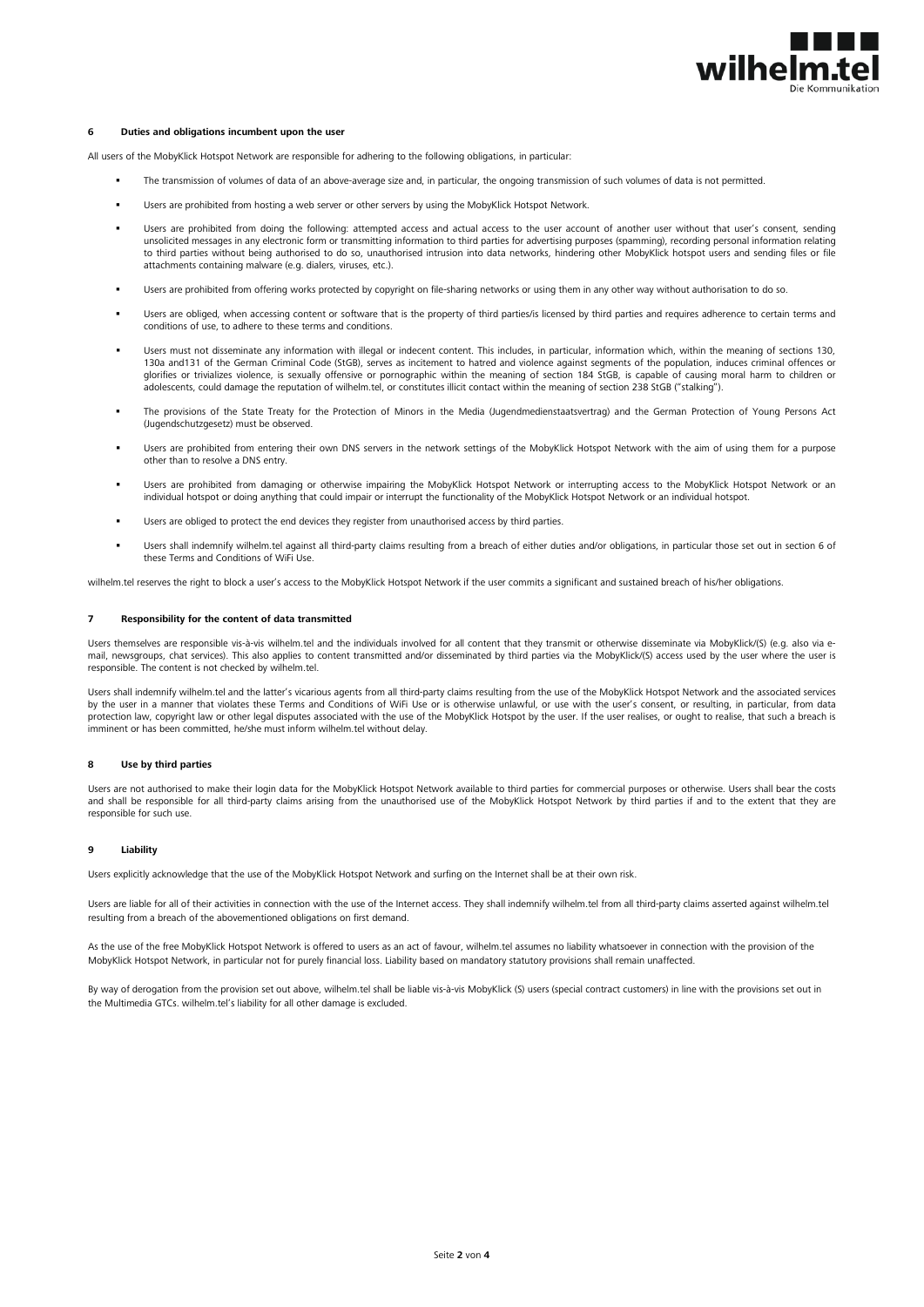

# **10 Data protection and data notices**

wilhelm.tel and the MobyKlick cooperation partners take very seriously the protection of your pivacy when processing your personal data and providing your access to the MobyKlick-Hotspot network.

#### **I. Operating the platform, collecting data, processing and storing for the purpose of providing services**

For the purpose of granting users access to the MobyKlick-Hotspot network via the MobyKlick cooperation partners, the MobyKlick-Hotspot network is provided on a platform run jointly by the MobyKlick cooperation partners. As a result, the MobyKlick cooperation partners know the users' login and usage details when they access this platform. The use of MobyKlick (S) requires an additional user name and password. Data are processed on the basis of Art. 6(1)(b) GDPR in conjunction with § 95 TKG. The following data are captured during access to MobyKlick:

- MAC address of the user's terminal (client MAC)
- IP address of the user's terminal (client IP)
- Technical data on the user's terminal and access mode (user agent data, specifically the name of the called website, the browser type and version, the user's operating system, and server and status codes)

Depending on the access voucher type and the MobyKlick cooperation partner issuing this, the program may need to collect and store further data for the purpose of managing and allocating access to the MobyKlick network (delegation tool for vouchers). The user is then informed, separately of the providing MobyKlick cooperation partner, of the data affected and the extent of their processing in each and every case

and the collected, processed, and utilised exclusively for the fulfilment of the obligations arising herefrom and for the operation and maintenance of the MobyKlick-Hotspot network. The storage duration is based on the applicable voucher usage period.

Data are processed on the basis of Art. 6(1)(b) GDPR in conjunction with §§ 95, 96 TKG.

**II. Processing and utilising data for statistical purposes**<br>For statistical purposes, the MobyKlick cooperation partners provide summaries of data and analyses (e.g. monthly evaluations) on the use of MobyKlick.

The cooperation partners are unable to refer these data to or infer their source from any single user (anonymised data).

Data are processed on the basis of Art. 6(1)(f) GDPR.

## **III. Processing and using data for user support / troubleshooting**

The provision of user support and troubleshooting services requires the processing and utilisation of the following data:

- MAC address of the user's terminal (client MAC)
- IP address of the user's terminal (client IP)

The above data may be used to find end customers for the purpose of providing them with user support services.

Data are stored only when these are needed to provide user support. These transaction data are stored for seven (7) days, after which they are erased automatically

Data are processed on the basis of Art. 6(1)(f) GDPR in conjunction with § 100 TKG.

#### **IV. Live data view, geolocalisation data**

Processing and utilising data for support purposes may involve the real time visualisation of devices active on each of the hotpots at that time. This is possible only when the user's terminal is currently connected. This visualisation is not possible when the connection is aborted or ended.

There is no further collection, processing, or utilisation of any other geolocalisation data.

Data are processed on the basis of Art. 6(1)(f) GDPR in conjunction with § 100 TKG.

#### **V. Changes to purposes and forwarding of data**

wilhelm.tel and the MobyKlick cooperation partners assure that none of the data received from or sent by users are utilised or disclosed contrary to the applicable laws or ordinances. This does not apply when this is ordained in writing by a German court of law, a German criminal prosecution authority, or a body for the protection of the German constitution.

Under no circumstances do wilhelm.tel and the MobyKlick cooperation partners monitor, capture, or store data traffic, unless this is required under the applicable laws and legal provisions.

Data are not processed or utilised for other purposes nor communicated in any other manner to third parties without the users' separate consent thereto. This consent is voluntary and documented.

Further details on how data are processed by wilhelm.tel can be viewed under the section "Data protection notice" at www.wilhelm-tel.de, and paper copies are sent or handed over to customers on request.

# **11 Amendments to the Terms and Conditions of WiFi Use**

These Terms and Conditions of WiFi Use also apply, once the user has received them once, for all future use of the MobyKlick Hotspot Network, unless new Terms and Conditions of WiFi Use have been communicated at a later date.

These Terms and Conditions of WiFi Use can be amended by wilhelm.tel provided that this does not affect key provisions governing the contractual relationship and the amendment is required to adjust the Terms and Conditions of Use to reflect developments that could not be foreseen at the time the agreement was concluded and which, if not reflected, would considerably impair the balanced nature of the contractual relationship. Key provisions include, in particular, provisions governing the nature and scope of the contractually agreed services and term.

In addition, amendments or supplements can be made to these Terms and Conditions of WiFi Use insofar as is required to resolve difficulties associated with the performance of the use relationship due to loopholes that arose after registration or the allocation of login data. This can be the case, in particular, if court decisions change and one or several of the clauses of these Terms and Conditions of WiFi Use are affected as a result.

The current Terms and Conditions of WiFi Use are communicated when users register to use MobyKlick, on the portal page and on the homepage at www.mobyklick.de. Amendments are deemed to have been accepted by users unless a written objection is submitted to wilhelm.tel (by post to: Heidbergstrasse 101-111, 22846 Norderstedt, or by e-mail to: MobyKlick@wilhelm-tel.de) without two weeks of their announcement. In the event of an objection, the use relationship shall end when the objection is received by wilhelm tel.